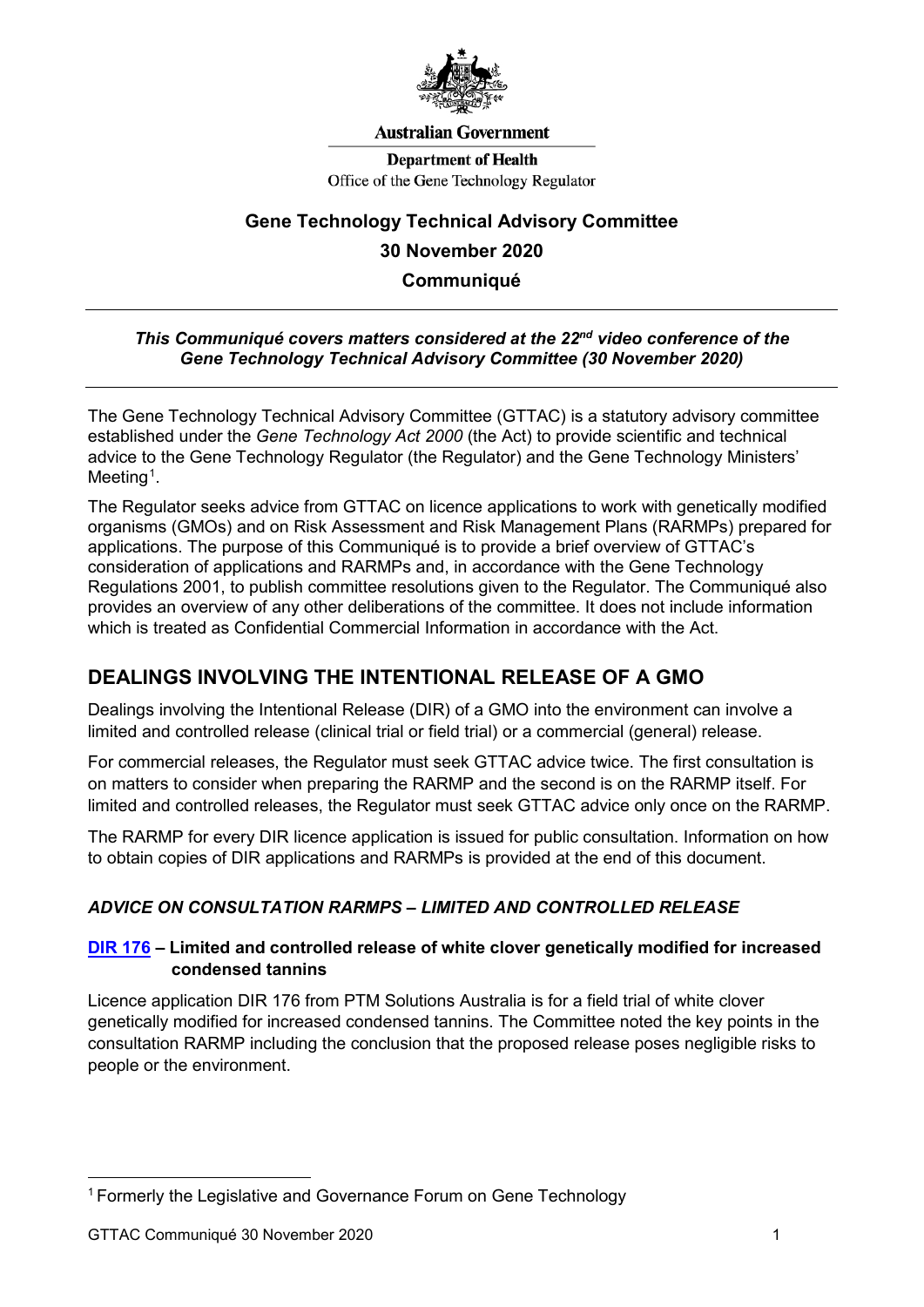Key topic discussed by the Committee included:

- the use of beehives and the proposed measures to restrict pollen flow from the GMOs, including the use of tents, pollen traps and pollen buffers
- the requirement to fence sites and notify the Regulator if the fence is damaged
- the long survival time for white clover seeds in the context of using burial to destroy GM plant material, noting that only vegetative material would be destroyed by burial and that inspections of the burial site for volunteers would be required in case some seeds were inadvertently buried.

#### **Resolutions**

GTTAC agreed to the following advice to the Regulator:

- The Committee agrees that all plausible risk scenarios have been identified.
- The Committee did not identify any additional information that should be considered.
- The Committee agrees with the overall conclusion of the RARMP.

## **[DIR 177](http://www.ogtr.gov.au/internet/ogtr/publishing.nsf/Content/DIR177) - Clinical trial of genetically modified adenovirus for bladder cancer treatment**

Licence application DIR 177 from Novotech Australia Pty Ltd for a clinical trial of GM adenovirus for bladder cancer treatment. The Committee noted the key points in the consultation RARMP including the conclusion that the proposed release poses negligible risks to the health and safety of people or the environment as a result of gene technology.

The Committee discussed the potential for expression of the introduced gene in other proliferative cells, such as stem cells. GTTAC noted that the GMO specifically targets cancer cells resulting in a 1000 fold increase in expression compared to healthy cells.

Other topics discussed by the Committee included matters that are the remit of the Therapeutic Goods Administration and Human Research Ethics Committees, including patient safety and whether data from clinical trials included sampling urine and stool to confirm that replication in noncancer cells is minimal. The Committee agreed that given the history of safe use of similar technology on the market, and the data from clinical trials, the GMO is likely to pose negligible risk to human health and environmental safety.

The Committee discussed the stringent exclusion criteria for patients and agreed the measures imposed by the RARMP are adequate and manageable.

#### **Resolutions**

GTTAC agreed to the following advice to the Regulator:

- The committee agrees with the overall conclusions of the RARMP.
- The risk assessment identifies all plausible risk scenarios.
- The committee did not identify any additional information that should be considered.
- The committee agrees with the proposed exclusions and measures for limiting contact with at risk people.

## *ADVICE ON APPLICATIONS – COMMERCIAL RELEASE*

## **DIR 178 – Commercial release of canola genetically modified for herbicide tolerance and a hybrid breeding system (MS11 x RF3 and MS11 X RF3 x MON 88302)**

Licence application DIR 178 from BASF Australia is for the commercial release of canola genetically modified for herbicide tolerance and a hybrid breeding system in Australia.